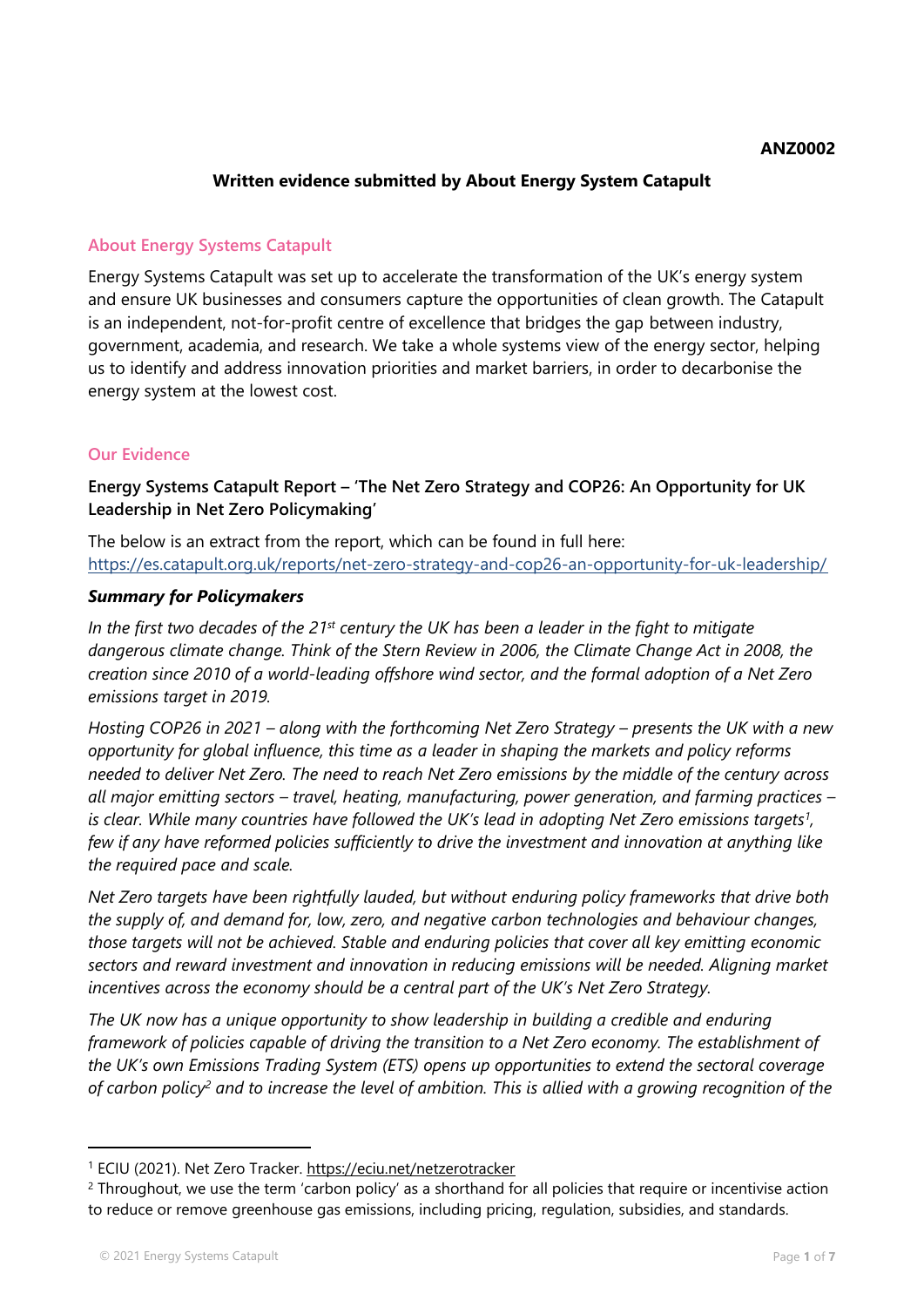*need to radically reshape incentives across the major emitting sectors of the economy, through policies and standards that reward or require zero carbon choices.*

*Our work has highlighted how current UK policies create incentives (or 'effective carbon prices') that are uneven and too weak to drive change for most emitting activities. Indeed, the relative prices facing actors in many sectors continue to favour high rather than low and zero carbon choices. Notably, current gas and electricity prices drive most consumers to stay with the high carbon status quo of gas boilers for home heating.*

In this briefing, we set out how the UK can build on its existing regime of carbon targets to create a framework of policies and governance capable of delivering Net Zero (see [Figure](#page-6-0) [1\)](#page-6-0). In doing so, the UK can play a key leadership role on the international stage, in approaches to Net Zero carbon policy *design across key sectors, in ensuring robust carbon accounting, and in developing carbon markets and emissions trading as the basis of a genuinely economy-wide policy framework for Net Zero. These insights build on Energy Systems Catapult's thought leadership in Net Zero Carbon Policy<sup>3</sup> and its past work on Rethinking Decarbonisation Incentives<sup>4</sup> .*

# *Summary of Recommendations for Policymakers*

- *1. Commit to establishing a Carbon Monitoring, Reporting, and Verification and Accounting Regulator.*
- *2. Commit to expanding the scope of the UK Emissions Trading System to cover heating and road transport emissions.*
- *3. Commit to fully adopting long-term carbon performance standards in the buildings sector by 2035.*
- *4. Commit to adopting a Net Zero emissions by 2035 policy driver for the electricity sector.*
- *5. Commit to developing an enduring set of incentives for deep industrial decarbonisation with appropriate mechanisms to mitigate competitiveness impacts.*
- *6. Commit to linking new agricultural reward schemes to the adoption of climate friendly farming practices and land use changes.*
- *7. Commit to creating a linked Greenhouse Gas Removals Marketplace.*

#### **Energy Systems Catapult Response – BEIS Committee: Net Zero Governance Call for Evidence**

The below is an extract from our response, which can be found in full here: [https://es.catapult.org.uk/consultations/business-energy-and-industrial-strategy-committee-net](https://es.catapult.org.uk/consultations/business-energy-and-industrial-strategy-committee-net-zero-governance-call-for-evidence/)[zero-governance-call-for-evidence/](https://es.catapult.org.uk/consultations/business-energy-and-industrial-strategy-committee-net-zero-governance-call-for-evidence/)

*ESC believes that the Climate Change Act 2008 provides a strong governance foundation to support cross-Government action to deliver Net Zero. The Act established the Climate Change Committee (CCC), providing the discipline of strong independent and expert scrutiny, which is world-leading and has been copied by other nations.*

*But while the CCC is focused on the what needs to be done and monitors the Government's progress* against its binding targets, its role is not to advise how such a transition takes place. The governance *to support the delivery of Net Zero needs significant improvement.*

<sup>&</sup>lt;sup>3</sup> ESC (2021). Net Zero Carbon Policy. <https://es.catapult.org.uk/impact/projects/net-zero-carbon-policy/> <sup>4</sup> ESC (2019). Rethinking Decarbonisation Incentives: Future Carbon Policy for Clean Growth.

[https://es.catapult.org.uk/reports/rethinking-decarbonisation-incentives-future-carbon-policy-for-clean](https://es.catapult.org.uk/reports/rethinking-decarbonisation-incentives-future-carbon-policy-for-clean-growth/)[growth/](https://es.catapult.org.uk/reports/rethinking-decarbonisation-incentives-future-carbon-policy-for-clean-growth/)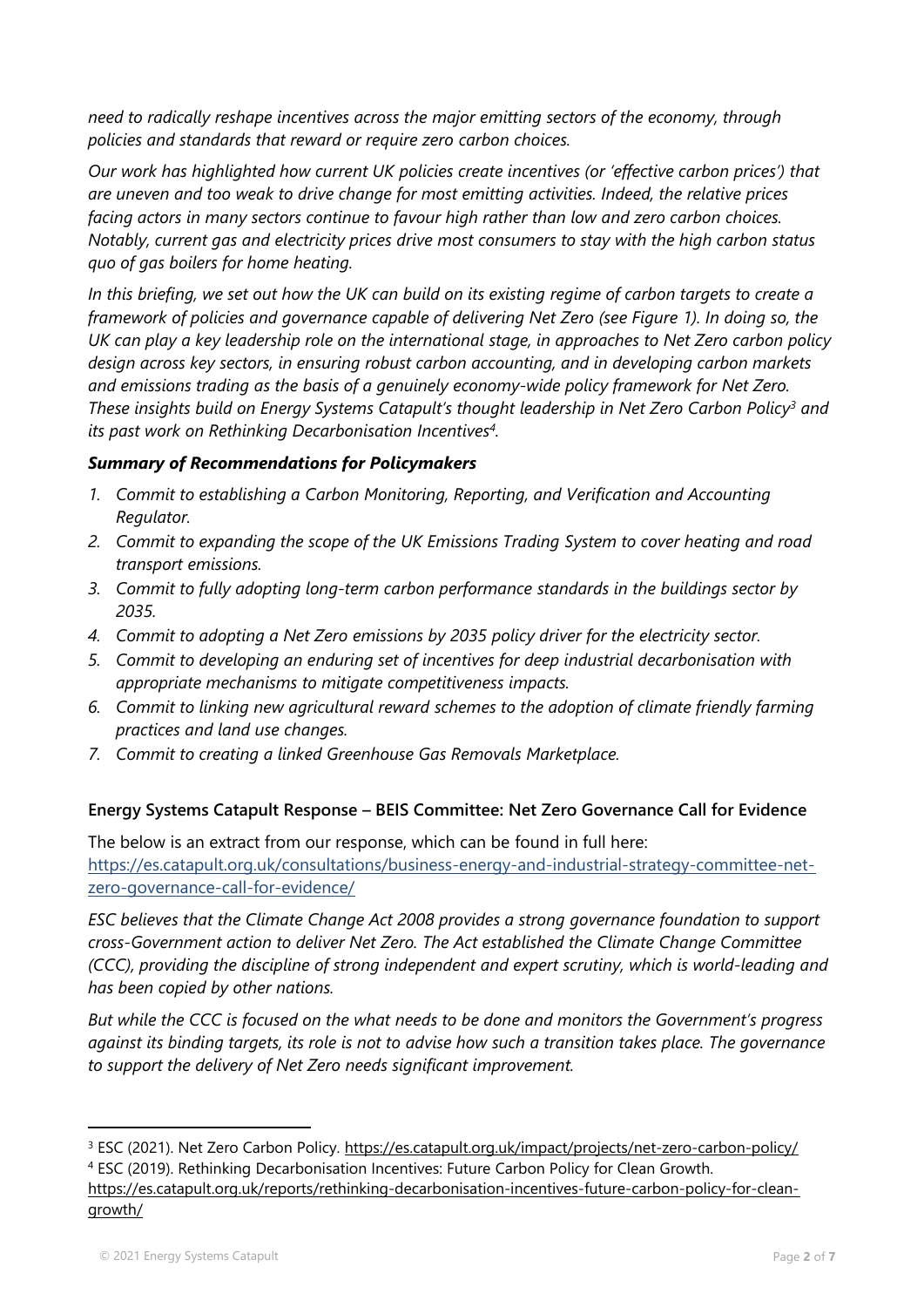*The challenge of achieving the 2050 Net Zero target is truly whole system; it will require change* from all parts of the UK and all sectors of the economy. Helping 70 million people transition to a low *carbon economy within a generation is likely to be a more complex and complicated challenge than the NASA moon landing in 1969. The UK should aim to provide a compelling example of decarbonisation for the rest of the world, building on its significant achievements in recent years, and thereby unlocking the considerable economic opportunities of the move to a cleaner economy.*

*The characteristics of Net Zero as a challenge – complexity, the need to bring together many disparate actors, agility, pace, uncertainty – underscore the need for strong central co-*

*ordination of activity. This is not the same as central planning or central control; such approaches are unlikely to be successful when faced with such a multifaceted, cross-economy challenge and where there are significant unknowns, including the behaviour of millions of people. This is about architecting markets, regulatory processes, planning and infrastructure, and innovation support so that they are working together to achieve Net Zero, and unlocking the necessary innovation.*

*The discipline of systems engineering was established to address challenges of such complexity. The paper by the Council for Science and Technology's (CST), 'A Systems Approach to Delivering Net Zero' paper<sup>5</sup> , provides an essential guide to how systems engineering could support the Government's approach to this defining challenge. Energy Systems Catapult (ESC) supports such an approach in providing the framework of how the Government should be approaching a challenge like Net Zero. Systems engineering principles and approach can help support the delivery of a credible, viable and* adaptive plan - a 'Living Roadmap' - to achieve Net Zero. It can also help manage risks in the *transition and ensure that it supports wider societal goals, ranging from economic growth to improved air quality. Systems engineering does not attempt to design a 'perfect' Net Zero end-state in a prescriptive or deterministic way. Rather it aims to create the enabling conditions and environment ("system of systems") in which innovative and desirable solutions can emerge.*

*ESC notes the introduction of the two Cabinet Committees focused on Net Zero, and the National Strategy Implementation Group (NSIG) for climate change. These are potentially powerful bodies to provide the co-ordinating role that is necessary for meeting the challenge of Net Zero, and are a welcome innovation. However, it is very difficult to assess the effectiveness of these bodies as their work is not transparent to those outside Government<sup>6</sup> .*

*Successful delivery of Net Zero will require governance that fulfils four functions: analysis, strategy, delivery, and learning. Any new governance proposals should be tested against how they deliver those functions. There are various models that could deliver them: they could be delivered within departments or in the Cabinet Office, through independent institutions (including the newlyproposed Future System Operator). Reform of current roles and responsibilities is essential in ESC's view. We support a systematic review and reform of roles, responsibilities, competences, and coordination between key institutions, including delivery bodies, as well as for decision-making processes.*

*Key elements of a systems approach to governance reform would include:*

 *Alignment of economic incentives to shift to low carbon. The current set of carbon incentives across the economy are inconsistent and chaotic (see chart below). Strengthening incentives and rebalancing relative prices in favour of low and zero carbon choices is an*

<sup>5</sup> Council for Science and Technology (2020). A Systems Approach to Delivering Net Zero. [https://assets.publishing.service.gov.uk/government/uploads/system/uploads/attachment\\_data/file/910446/c](https://assets.publishing.service.gov.uk/government/uploads/system/uploads/attachment_data/file/910446/cst-net-zero-report-30-january-2020.pdf) [st-net-zero-report-30-january-2020.pdf](https://assets.publishing.service.gov.uk/government/uploads/system/uploads/attachment_data/file/910446/cst-net-zero-report-30-january-2020.pdf)

<sup>&</sup>lt;sup>6</sup> Institute for Government (2021). Net zero: how government can meet its climate change target. <https://www.instituteforgovernment.org.uk/publications/net-zero>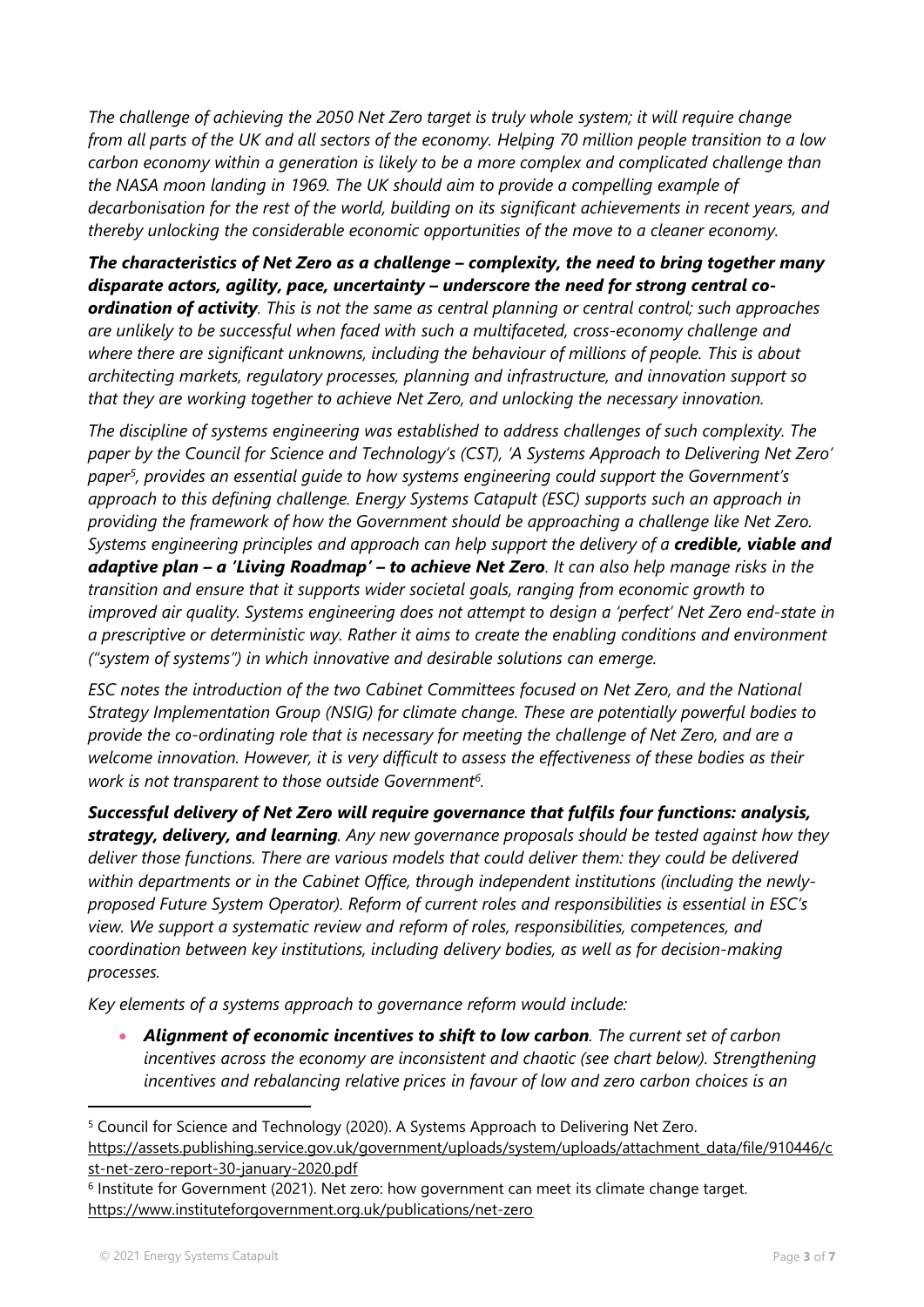essential part of the shift to a Net Zero economy (there will also need to be a wide range of *complementary policies to deliver Net Zero in a way that is practical and addresses barriers to change, including protecting the vulnerable). Complementary policies will be needed, for example, to develop the new workforce skills and supply chains for low and zero carbon technologies or to unlock finance for key infrastructure investments.*

- *A focus on the achievement Net Zero and decarbonisation outcomes (not input or intermediate targets or technology-specific strategies) as this enables an innovation-friendly approach that is necessary for a market economy like the UK. ESC's analysis (such as our Innovating to Net Zero report<sup>7</sup> ) shows the importance of a whole systems approach, and how there are a range of societal pathways to achieve Net Zero. By focusing governance on delivering decarbonisation outcomes, rather than particular technology-specific targets, we can ensure that whole systems thinking informs the UK's approach to delivering the scale of change required by Net Zero. High-performing markets and non-distorted economic signals and incentives are crucial for driving efficient market participant behaviour and investment. Outcome-based policies can be designed to work with economic signals and markets rather than against them.*
- *A much greater role for sub-national actors, including city regions and local authorities. Reflecting that some of the challenges of Net Zero are local in character (transport and heating, in particular). Apart from devolved powers on sectors like heating to Scotland, Wales and Northern Ireland, sub-national actors have very few powers in relation to Net Zero. This makes delivery and choices about important infrastructure, like heat networks, a switch to hydrogen heating, or electric vehicle charging difficult. Steps that are needed include:*
	- o *A clear pathway to meeting ambitious national decarbonisation objectives, based on locally specific, viable, and cost-effective plans.*
	- o *A mandate to deliver credible Local Area Energy Plans<sup>8</sup> that establish a basis for assessing or contesting energy developments in local spatial planning applications.*
	- o *A compelling and locally specific narrative for meaningful engagement with local citizens and businesses in the national effort to decarbonise, adding a democratic element to the significant changes ahead.*
	- o *Expansion of local authority competencies and resources is required to ensure the capacity and capability for delivering Net Zero is available (e.g. accessing funding streams, project appraisals, local economic development).*
- *People/consumer focus must be at the heart of the definitions of roles, responsibilities of new institutions and governance framework:*
	- o *Delivering Net Zero is a huge societal challenge, requiring the maintenance of long-term social consent and significant change for all parts of society. Voices of all parts of society must be heard and the impacts on different parts of society must be managed fairly.*
	- o *Relative to industry, consumers have less resources, information and expertise to engage in policymaking processes. Improving representation is not enough. Both balanced*

<sup>7</sup> ESC (2020). Innovating to Net Zero. <https://es.catapult.org.uk/reports/innovating-to-net-zero/>

<sup>8</sup> ESC and CSE (2020). Local Area Energy Planning: The Method. [https://es.catapult.org.uk/reports/local-area](https://es.catapult.org.uk/reports/local-area-energy-planning-the-method/)[energy-planning-the-method/](https://es.catapult.org.uk/reports/local-area-energy-planning-the-method/)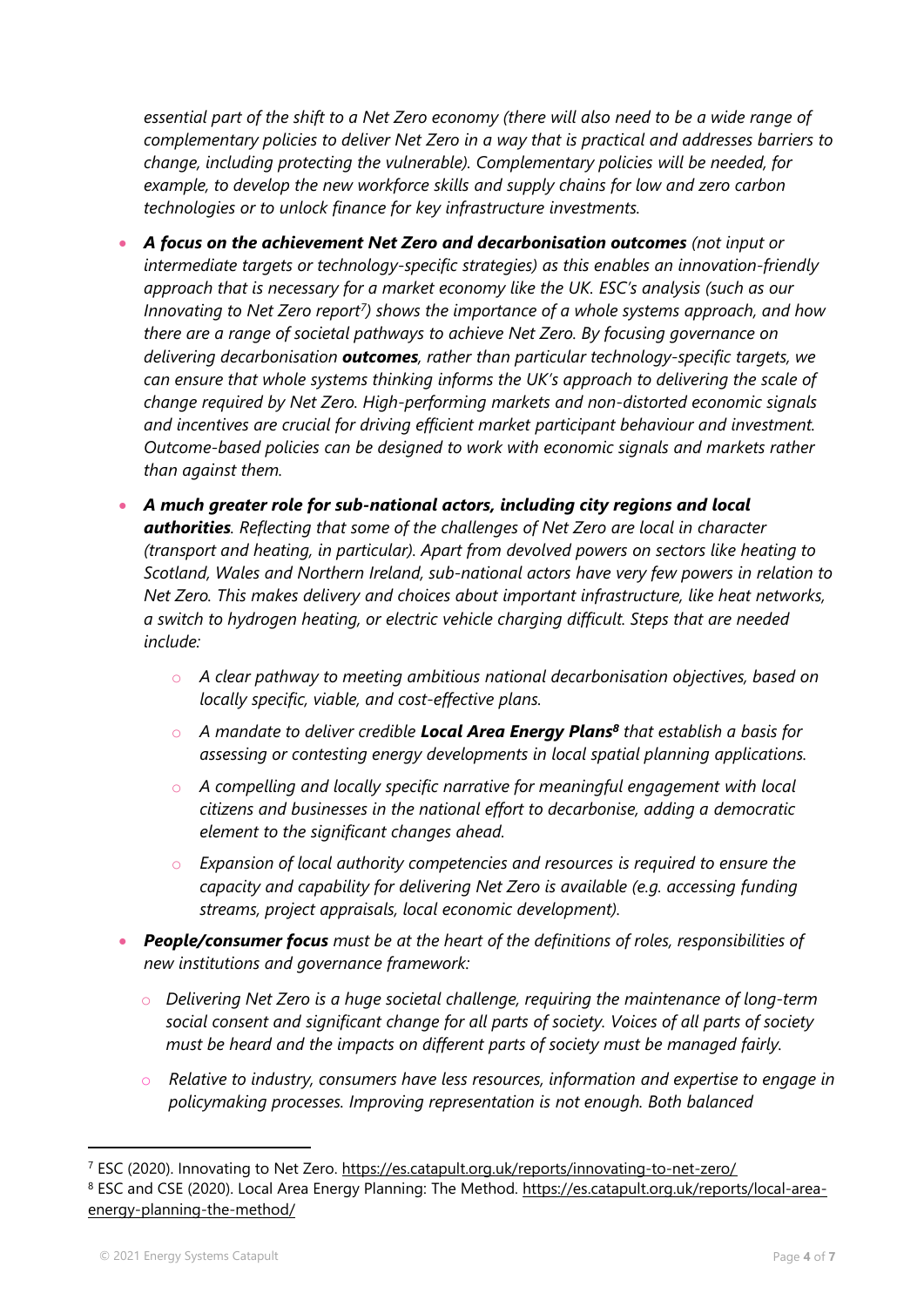*stakeholder engagement and greater consumer focus in developing policy underpinning the development of policy/regulation could be achieved through a systems engineering approach<sup>9</sup> . This would require policies to be tested and iterated with real consumers, through approaches such as ESC's Living Lab of hundreds of real homes<sup>10</sup> .*

- o *Consideration of new Governance and system architecture needed for the digitalisation of the energy system. This is to ensure positive consumers outcomes from the shift to a digitalised energy system, as well as avoiding the creation of new digital monopolies. The work of the Energy Data Taskforce and the Energy Digitalisation Taskforce is essential in that process<sup>11</sup> .*
- *Achieving Net Zero in a way that will unleash innovation, and the needed investment and societal change, will require stakeholders' confidence in markets and policy. This in turn requires confidence in Government's science, evidence base, data and metrics that underpin interventions:*
	- o *A 'Carbon Monitoring, Reporting, and Verification and Accounting Regulator' could play a pivotal role in ensuring<sup>12</sup>:*
		- *Robust empirical and scientific methods for measuring or accurately estimating emissions.*
		- *Emissions reduction actually occurs in line with Carbon Budgets and the Paris Agreement.*
		- *Reductions in, and removals of, emissions are counted and rewarded appropriately by policymakers through support measures and other incentives, thus boosting investor confidence.*
	- o *Enhanced power market monitoring - ideally by an independent body - with improved, timely communications and sufficient resourcing will provide information of the quality needed for: decision-makers to take appropriate and agile decisions/action; investors to better manage policy/regulatory risk; market participants' decisionmaking in relation to changing markets; and policy/media to understand state of the market/transition.*
- *The Net Zero Innovation Board will have a crucial role in aligning innovation needs with policy development. The Board – which replaces and builds on the work of the Energy Innovation Board - was established to ensure a co-ordinated and strategy approach to Research, Development & Demonstration (RD&D) funding across public bodies, and to enhance the alignment of the public and private sectors in support of the Government's wider strategy to achieve the UK's Net Zero target.<sup>13</sup>*

<sup>9</sup> ESC. Future Power Systems Architecture. [https://es.catapult.org.uk/capabilities/systems-integration/future](https://es.catapult.org.uk/capabilities/systems-integration/future-power-systems-architecture/)[power-systems-architecture/](https://es.catapult.org.uk/capabilities/systems-integration/future-power-systems-architecture/)

<sup>10</sup> ESC. Living Lab: Innovation for the Home Energy Market. [https://es.catapult.org.uk/service](https://es.catapult.org.uk/service-platforms/living-lab/)[platforms/living-lab/](https://es.catapult.org.uk/service-platforms/living-lab/)

<sup>11</sup> ESC. Energy Digitalisation Taskforce. [https://es.catapult.org.uk/impact/projects/energy-digitalisation](https://es.catapult.org.uk/impact/projects/energy-digitalisation-taskforce/)[taskforce/](https://es.catapult.org.uk/impact/projects/energy-digitalisation-taskforce/)

<sup>12</sup> ESC (2021). The Case for an Economy-Wide Carbon Regulator. [https://es.catapult.org.uk/reports/the-case](https://es.catapult.org.uk/reports/the-case-for-an-economy-wide-carbon-regulator/)[for-an-economy-wide-carbon-regulator/](https://es.catapult.org.uk/reports/the-case-for-an-economy-wide-carbon-regulator/)

<sup>13</sup> HM Government. Net Zero Innovation Board – Terms of Reference.

[https://assets.publishing.service.gov.uk/government/uploads/system/uploads/attachment\\_data/file/994255/n](https://assets.publishing.service.gov.uk/government/uploads/system/uploads/attachment_data/file/994255/nzib-tor.pdf) [zib-tor.pdf](https://assets.publishing.service.gov.uk/government/uploads/system/uploads/attachment_data/file/994255/nzib-tor.pdf)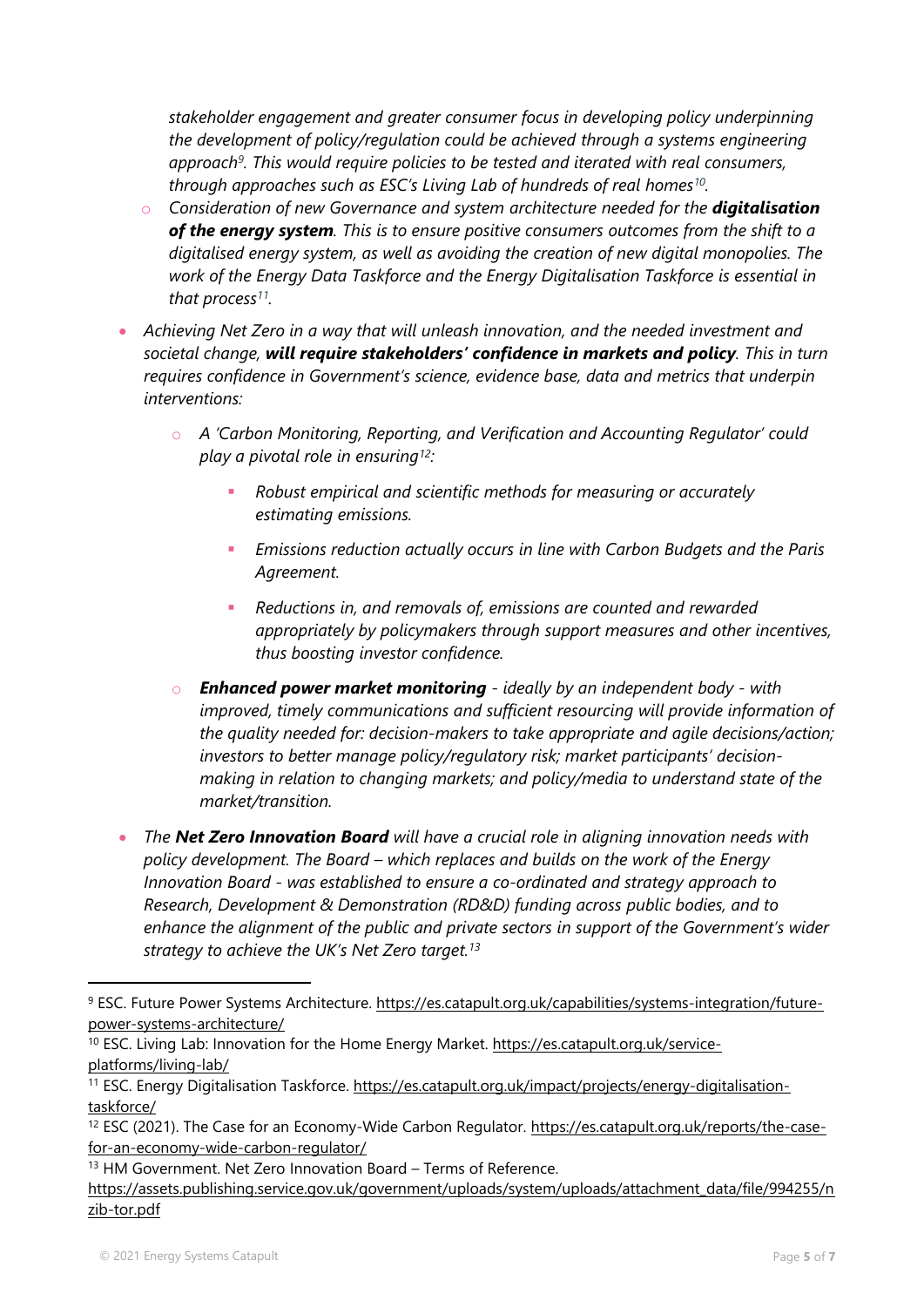- *Sector led approach:*
	- o *The Climate Change Act 2008 provides an essential economy-wide legal framework for emissions reduction, but needs to be complemented by carefully designed policies to drive and incentivise investment in emissions reduction across each of the key emitting sectors.14*
	- o *In our Accelerating to Net Zero15 report, we set out how a sector led approach can open up a pathway to a genuinely economy-wide carbon policy framework. This allows carbon policies to be designed at a sector level to integrate efficiently with the complementary policies that are essential for addressing social and technological barriers specific to each. Sectoral incentives and regulations can also be combined with complementary co-ordination mechanisms (such as infrastructure regulation or multi-vector local energy planning processes) to enable a whole systems approach to the transition. This enables market incentives and regulated investments to combine with infrastructure decisions that are consistent with the Net Zero target.*

#### **October 2021**

<sup>14</sup> CCC (2020). Policies for the Sixth Carbon Budget and Net Zero. [https://www.theccc.org.uk/wp](https://www.theccc.org.uk/wp-content/uploads/2020/12/Policies-for-the-Sixth-Carbon-Budget-and-Net-Zero.pdf)[content/uploads/2020/12/Policies-for-the-Sixth-Carbon-Budget-and-Net-Zero.pdf](https://www.theccc.org.uk/wp-content/uploads/2020/12/Policies-for-the-Sixth-Carbon-Budget-and-Net-Zero.pdf)

<sup>&</sup>lt;sup>15</sup> ESC (2020). Accelerating to Net Zero: A sector led approach to an economy-wide carbon policy framework. [https://es.catapult.org.uk/reports/accelerating-to-net-zero-a-sector-led-approach-to-an-economy-wide](https://es.catapult.org.uk/reports/accelerating-to-net-zero-a-sector-led-approach-to-an-economy-wide-carbon-policy-framework/)[carbon-policy-framework/](https://es.catapult.org.uk/reports/accelerating-to-net-zero-a-sector-led-approach-to-an-economy-wide-carbon-policy-framework/)